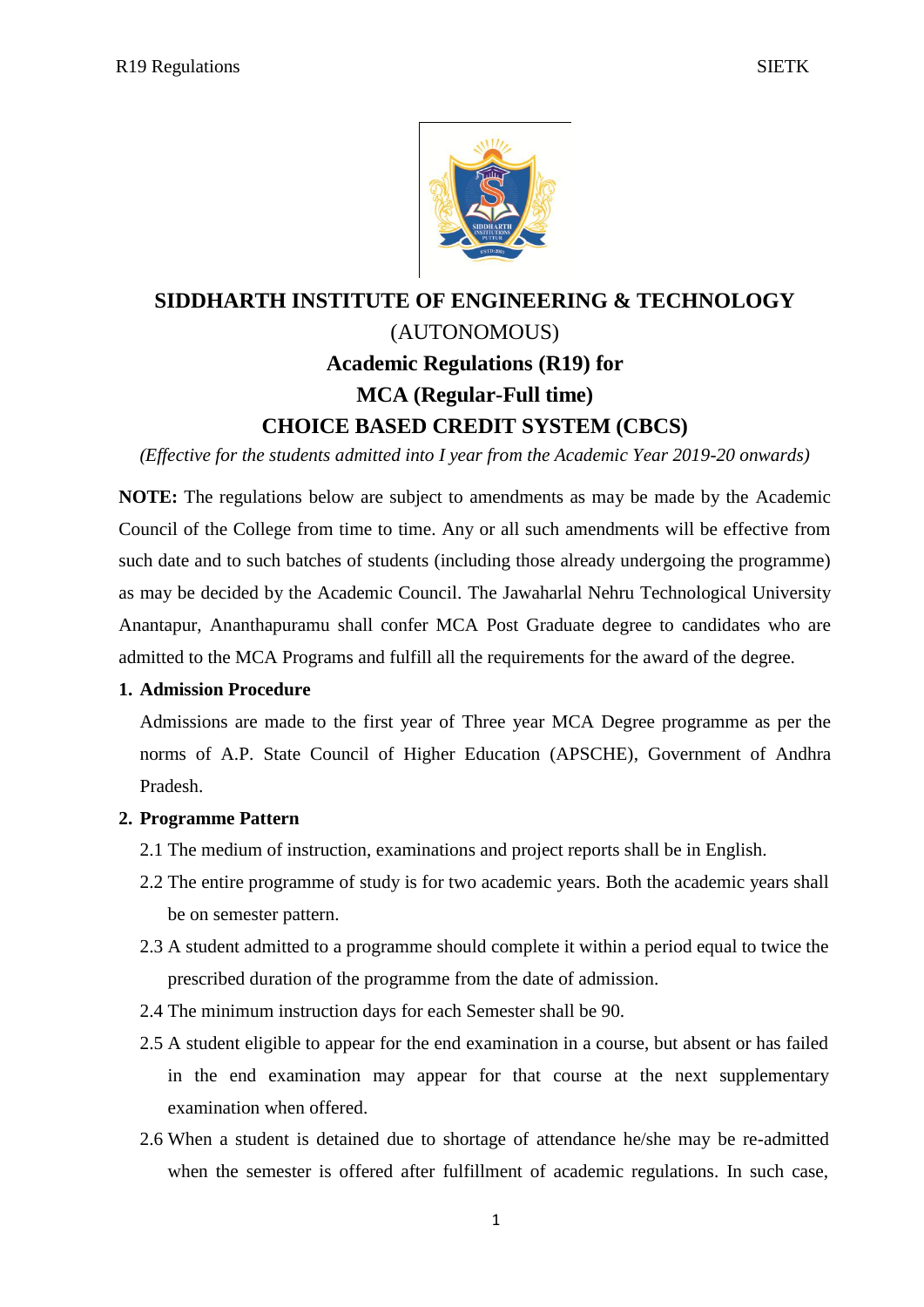he/she shall be in the academic regulations into which he/she is readmitted.

- 2.7 The curriculum of M.C.A. programme is designed to have a total of 120 credits for the award of M.C.A. degree.
- 2.8 Each course is assigned certain number of credits which will depend upon the number of lectures per week. In general, credits are assigned to the courses based on the following contact hours per week per semester.

## **Credits**

|                                                     | <b>SEMESTER</b>      |                |
|-----------------------------------------------------|----------------------|----------------|
|                                                     | <b>Periods /week</b> | <b>Credits</b> |
| Theory                                              | 03                   | 03             |
| Theory                                              | 04                   | 04             |
| Practical's                                         | 03                   | 1.5            |
| Practical's                                         | 04                   | 02             |
| Seminar                                             | 04                   | 02             |
| Project                                             | 20                   | 10             |
| Comprehensive<br><b>Online Examination</b><br>(COE) |                      | 01             |

## **3. Award of M.C.A. Degree**

A student will be declared eligible for the award of the M.C.A. Degree if he/she fulfills the following academic regulations:

- 3.1 Pursue a programme of study for not less than three academic years and in not more than six academic years.
- 3.2 Register for 120 credits and secure all 120 credits.
- 3.3 Students, who fail to fulfill all the academic requirements for the award of the degree within six academic years from the year of their admission, shall forfeit their seat in M.C.A programme and their admission stands cancelled.

## **4. Programmes of Study**

The M.C.A programme is offered with the approval from AICTE & JNTUA from 2019-20.

## **5. Attendance Requirements**

5.1 A student shall be eligible to appear for Semester End examinations if he/she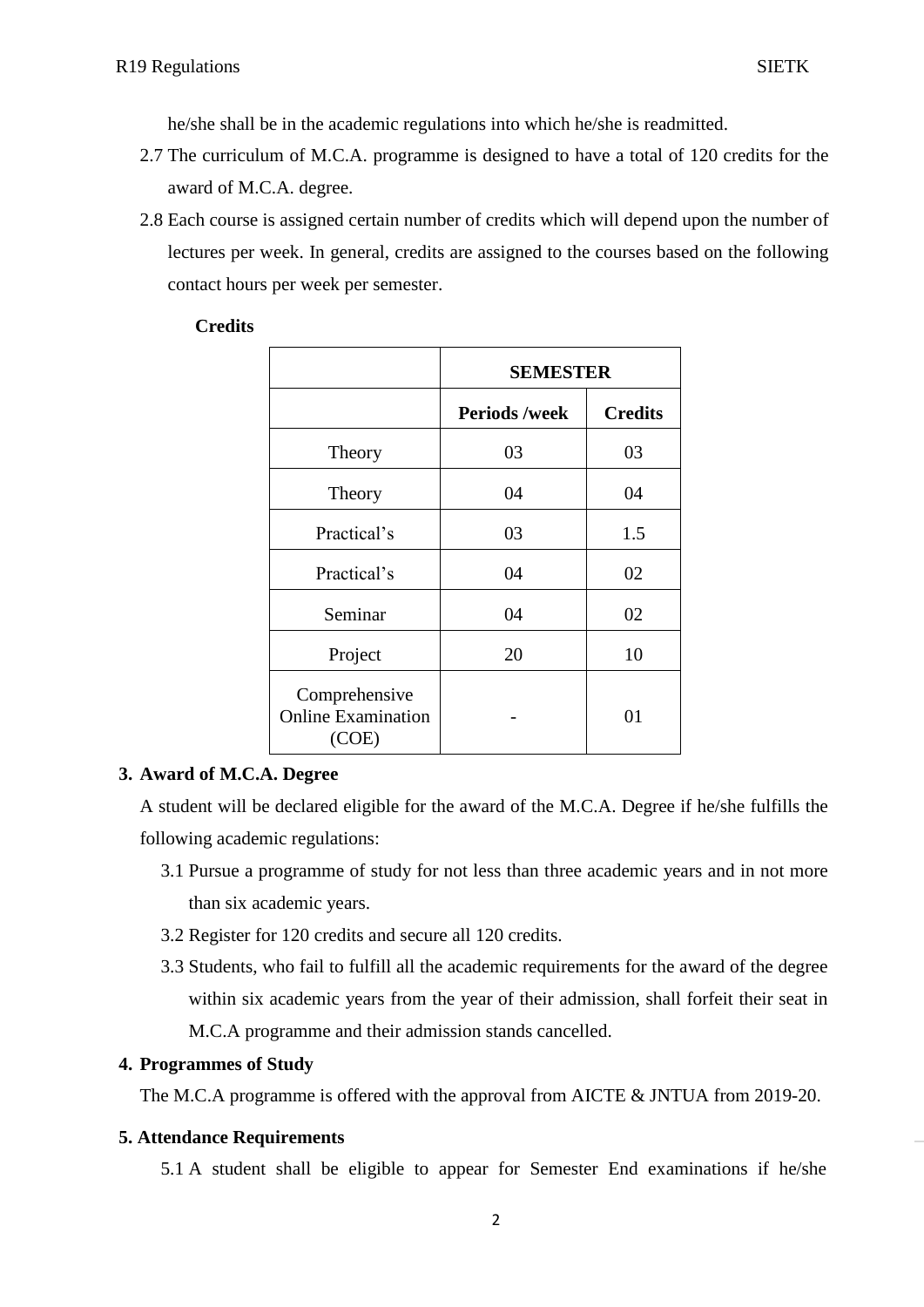acquires a minimum of 75% of attendance in aggregate of all the courses in a semester.

- 5.2 Shortage of Attendance below 65% in aggregate shall in **NO** case be condoned.
- 5.3 Condonation of shortage of attendance in aggregate up to 10% (65% and above and below 75%) in each semester may be granted by the College Academic Committee.
- 5.4 Students whose shortage of attendance is not condoned in any semester are not eligible to take their end examination of that class and their registration shall stand cancelled.
- 5.5 A student will not be promoted to the next semester unless he/she satisfies the attendance requirements of the present semester, as applicable. They may seek readmission for that semester when offered next.
- 5.6 A stipulated fee shall be payable towards Condonation of shortage of attendance to the Institution.

## **6. Relative Weightage for Internal Evaluation and End Semester Examination**

- a. The performance of a student in each semester shall be evaluated course-wise.
- b. Performance evaluation in each course (theory/ practical) shall be based on a total of 100 marks, of which the relative weightage for internal evaluation and end semester examination shall be 40% and 60% respectively.
- c. However, Audit courses shall be evaluated entirely on the basis of internal evaluation.

#### **6.1 Internal Evaluation**

- 6.1.1 The total internal weightage for theory courses is 40 marks with the following distribution.
	- a. 30 marks for Mid-term tests.
	- b. 10 marks for Assignments.
- 6.1.2 For all theory courses including audit courses there shall be two mid-term tests in each semester. The duration of mid-term test shall be 2 hours. The test consists of 3 questions with individual choice ('either', 'or' type) for 10 marks each. First midterm test shall be conducted for 50% of syllabus and second mid-term shall be for the remaining syllabus. Final internal marks for a total of 30 marks shall be arrived at by considering the marks secured by the students in both mid examinations with 80% weightage to the better performance and 20% to the other.
- 6.1.3 For practical subjects, 60 marks shall be for the end semester examinations and 40 marks will be for internal evaluation based on the day to day performance.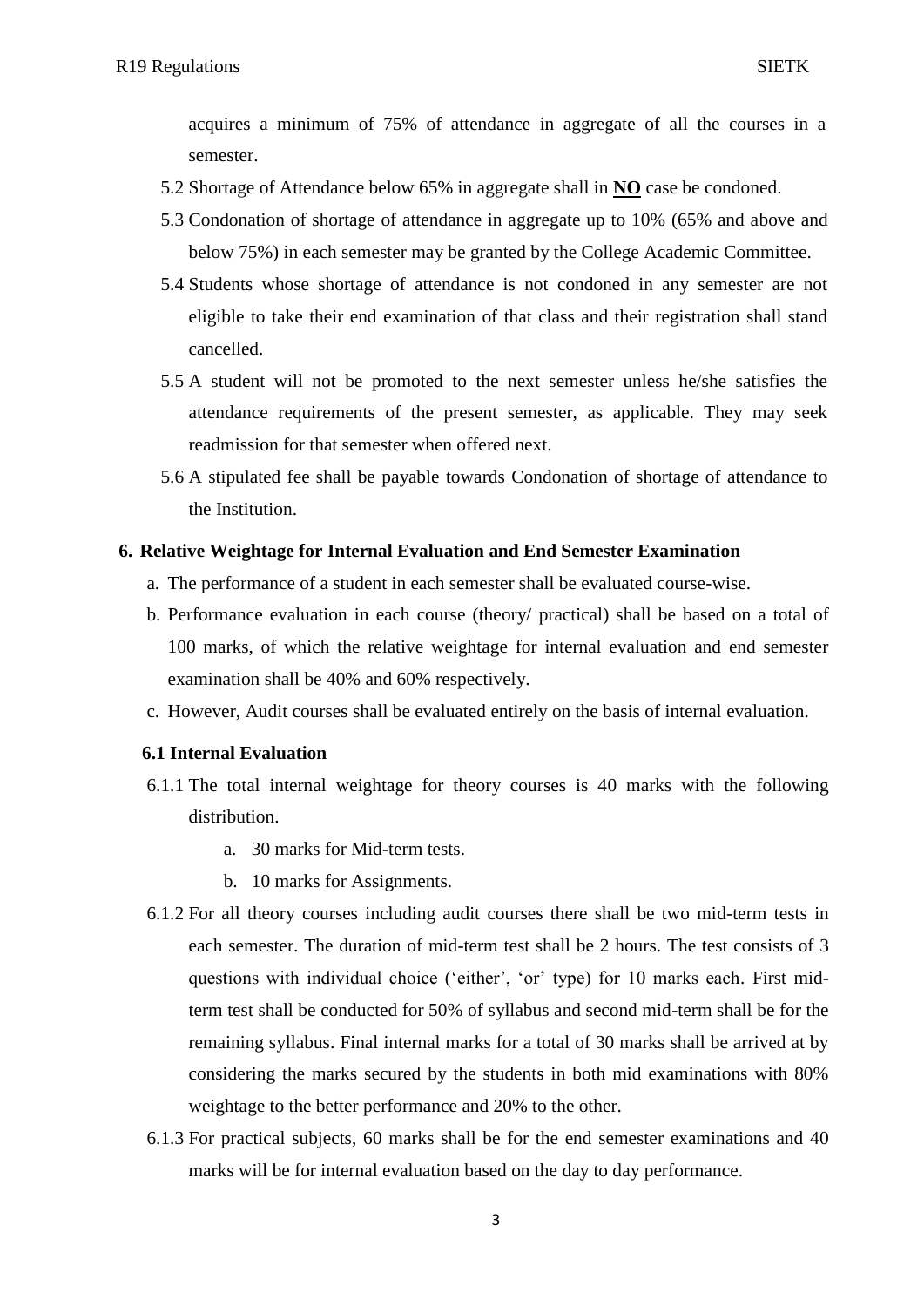- 6.1.4 For the Sixth semester seminar, there will be an internal evaluation of 50 marks. A candidate has to secure minimum of 50 percent to be declared successful. The assessment will be made by a board consisting of HOD and two internal experts at the end of the semester instruction.
- 6.1.5 10 marks allotted to assignments in each theory course shall be based on evaluation of 2 assignments (5 marks each) relevant to that particular course.

## **6.2 End Semester Examination:**

End semester examination of theory courses shall have the following pattern:

- End semester examination shall have 5 questions,
- Each question from one unit with internal choice & each question carries 12 marks.
- Duration of examination is 3 Hours.

#### **7. Evaluation of Project Work:**

Every candidate shall be required to submit the dissertation after taking up a topic approved by the college/ institute.

- 7.1 Registration of Project work: A candidate is permitted to register for the project work after satisfying the attendance requirement of all the courses (theory and practical courses of I to V Semesters).
- 7.2 Out of a total of 200 marks for the dissertation, 40% weightage shall be for internal evaluation and 60% weightage for the end semester examination. The end semester examination (viva-voce) for a batch of a maximum of 20 students shall be conducted by the HOD, supervisor and an external examiner nominated by the Principal. The evaluation of dissertation shall be conducted at the end of the VI semester. The internal evaluation shall be made by the departmental committee, on the basis of the two seminars given by the student on the topic of his/her dissertation.
- 7.3 An Internal Departmental Committee (I.D.C) consisting of HOD, Supervisor and one internal senior expert shall monitor the progress of the project work.
- 7.4 The work on the project shall be initiated in the penultimate semester and the duration of the project is for one semester.
- 7.5 The student must submit status report at least in four different phases during the project work period. These reports must be approved by the IDC before submission of the Project Report.
- 7.6 A candidate shall be allowed to take viva-voce examination of the project, after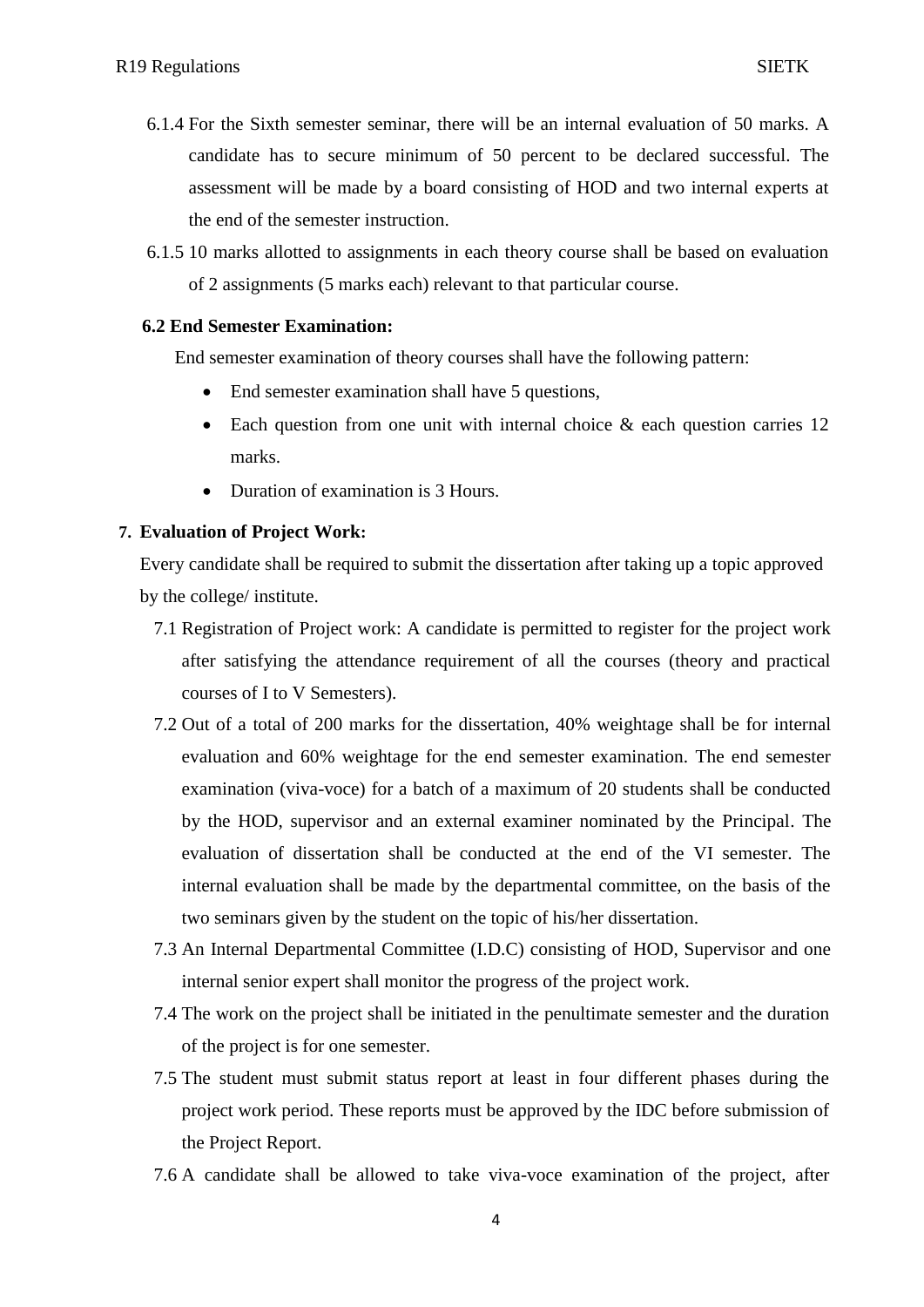fulfilling the attendance requirements.

- 7.7 Three copies of the Project / Dissertation certified in the prescribed from by the supervisor & HOD shall be presented to the HOD, one copy is to be forwarded to the external examiner.
- 7.8 A candidate shall be deemed to have secured the minimum academic requirement in a Project viva-voce, if he/she secures a minimum of 40% of marks in the viva-voce examination and a minimum aggregate of 50% of the total marks in the viva-voce examination and Internal Evaluation taken together.
- 7.9 If a candidate shall not be deemed to have secured the minimum academic requirement in a Project viva-voce, the candidate shall retake the viva-voce examination after three months. If he/she fails to secure the minimum academic requirement at the second project viva-voce examination, he/she will not be eligible for the award of the degree, unless he/she is permitted by the IDC & Principal to revise and resubmit the project.

## **8. Supplementary Examinations:**

At the end of each Semester there will be regular examinations for the current Semester. Those students who could not clear their courses in their previous attempt can appear for the examinations under supplementary category along with the regular students after registering themselves at the examination section.

## **9. Re-Registration for Improvement of Internal Evaluation Marks:**

Following are the conditions to avail the benefit of improvement of internal evaluation marks.

The candidate should have completed the course work and obtained examinations results for I & II semesters.

- 9.1 He/she should have passed all the courses for which the internal evaluation marks secured are more than 50%.
- 9.2 In those courses in which the student has failed in the end semester examination due to internal evaluation marks secured being less than 50%, the candidate shall be given one chance for each theory course and for a maximum of three theory courses for improvement of internal evaluation marks.
- 9.3 The candidate has to re-register for the chosen courses and fulfill the academic requirements.
- 9.4 In the event of availing the Improvement of Internal evaluation marks, the internal evaluation marks as well as the end semester examinations marks secured in the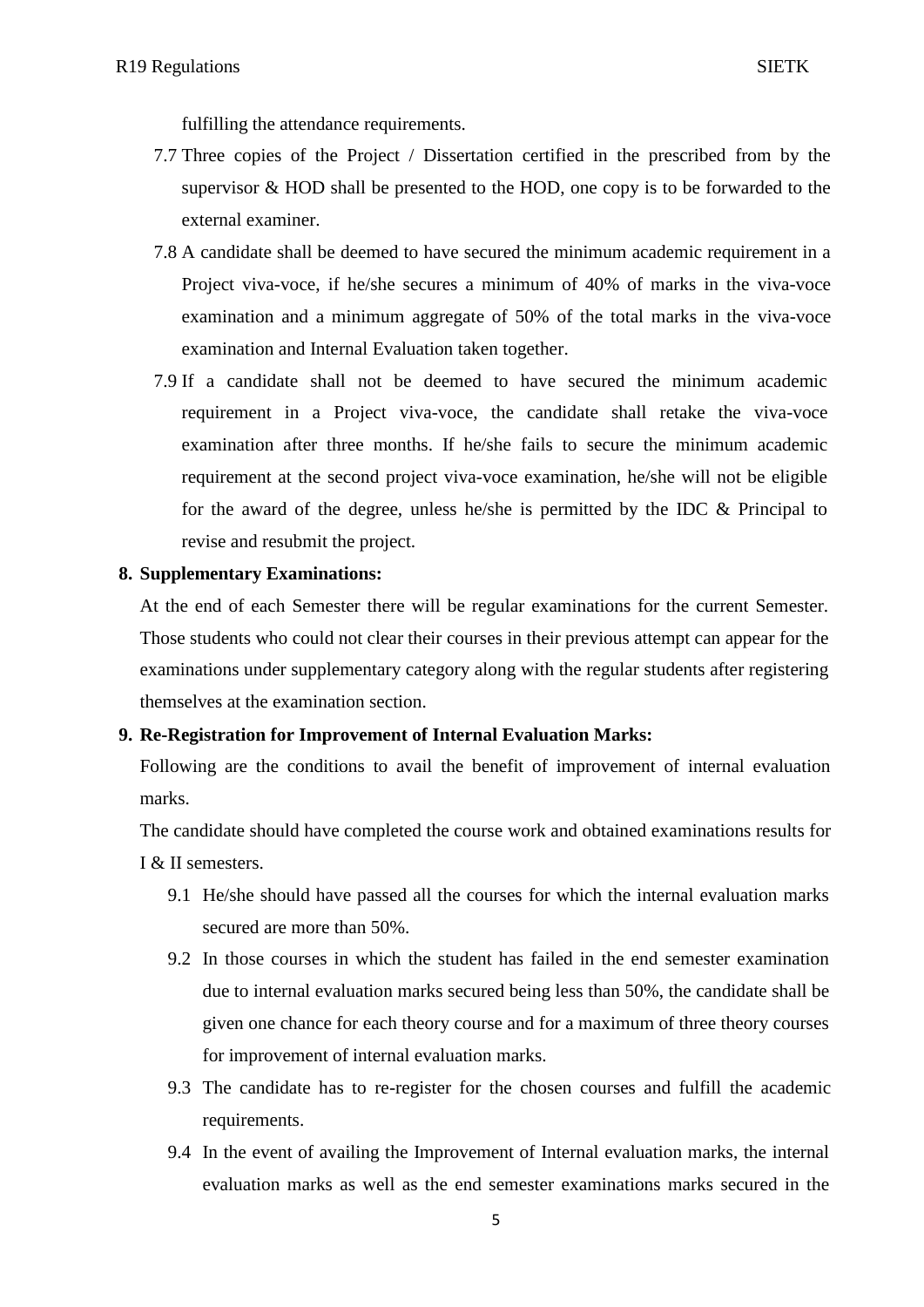previous attempt(s) for the reregistered courses stand cancelled.

9.5 For each course, the candidate has to pay a fee equivalent to one third of the semester tuition fee along with the requisition to the Principal.

#### **10. Examinations and Assessment - The Grading System**

- 10.1 Marks will be awarded to indicate the performance of each student in each Theory Subject, or Lab/Practicals, or Seminar, or Project, etc., based on the % marks obtained in CIE + SEE (Continuous Internal Evaluation + Semester End Examination (40%), both taken together (50%)), and a corresponding Letter Grade shall be given.
- 10.2 As a measure of the student"s performance, a 10-point Absolute Grading System using the following Letter Grades and corresponding percentage of marks shall be followed:
- 10.3A student obtaining F Grade in any Subject shall be considered "failed" and is to be required to reappear as "Supplementary Candidate" in the Semester End Examination (SEE), as and when offered. In such cases, his Internal Marks (CIE Marks) in those Subjects will remain the same as those he obtained earlier.

| 10.4 A course successfully completed cannot be repeated. |
|----------------------------------------------------------|
|----------------------------------------------------------|

| Range in which the<br>marks<br>in the subject fall | Grade             | <b>Grade Points</b><br>(GP)<br><b>Assigned</b> |
|----------------------------------------------------|-------------------|------------------------------------------------|
| > 90                                               | S (Superior)      | 10                                             |
| 80-89                                              | A (Excellent)     | 9                                              |
| 70-79                                              | B (Very Good)     | 8                                              |
| 60-69                                              | C(Good)           | 7                                              |
| 55-59                                              | D (Average)       | 6                                              |
| 50-54                                              | E (Below Average) | 5                                              |
| < 50                                               | $F$ (Fail)        | 0                                              |
| Absent                                             | Ab (Absent)       |                                                |

**Table – Conversion into Grades and Grade Points assigned for Theory, Practical and Seminar**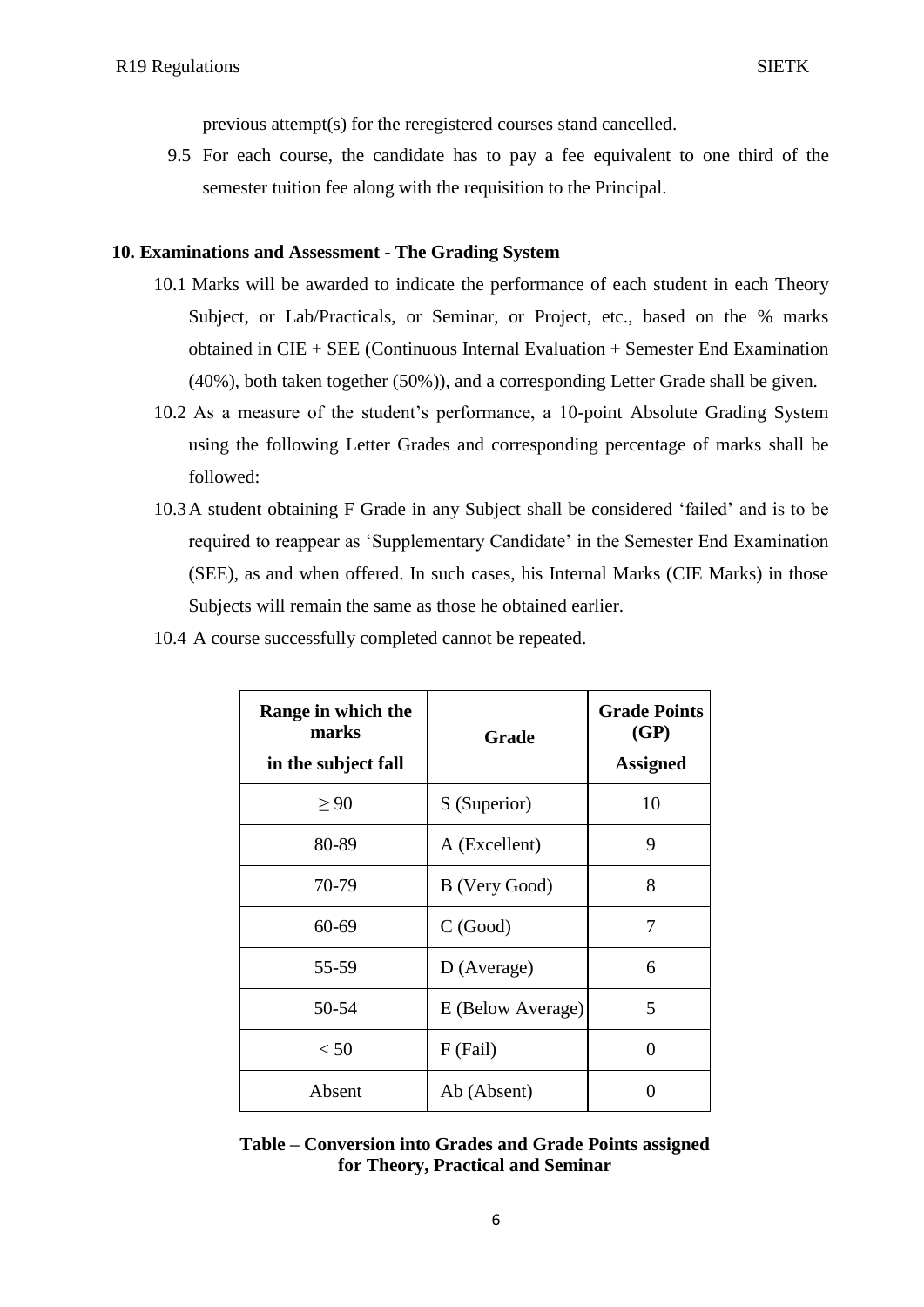- A student obtaining Grade F shall be considered failed and will be required to reappear in the examination.
- For audit courses "Satisfactory" or "Unsatisfactory" shall be indicated instead of the letter grade and this will not be counted for the computation of SGPA/CGPA.

## **(i) Semester Grade Point Average (SGPA):**

The Semester Grade Point Average (SGPA) is the ratio of sum of the product of the number of credits with the grade points scored by a student in all the courses taken by a student and the sum of the number of credits of all the courses undergone by a student, i.e.,

## $SGPA(S_i) = \sum (C_i \times G_i) / \sum C_i$

Where  $C_i$  is the number of credits of the i<sup>th</sup> course and  $G_i$  is the grade point scored by the student in the  $i<sup>th</sup>$  course.

## **(ii) Cumulative Grade Point Average (CGPA):**

The Cumulative Grade Point Average (CGPA) will be computed in the same manner taking into account all the courses undergone by a student over all the semesters of a program, i.e.

## $CGPA = \sum (C_i \times S_i) / \sum C_i$

Where  $S_i$  is the SGPA of the i<sup>th</sup> semester and  $C_i$  is the total number of credits in that semester.

The SGPA and CGPA shall be rounded off to 2 decimal points and reported in the transcripts.

While computing the CGPA the subjects in which the student is awarded Zero grade points will also be included.

*Grade Point:* It is a numerical weight allotted to each letter grade on a 10-point scale.

*Letter Grade:* It is an index of the performance of students in a said course Grades are denoted by letters S, A, B, C, D, E and F.

**EXAMPLE**: Computation of SGPA and CGPA

## **Illustration for SGPA:**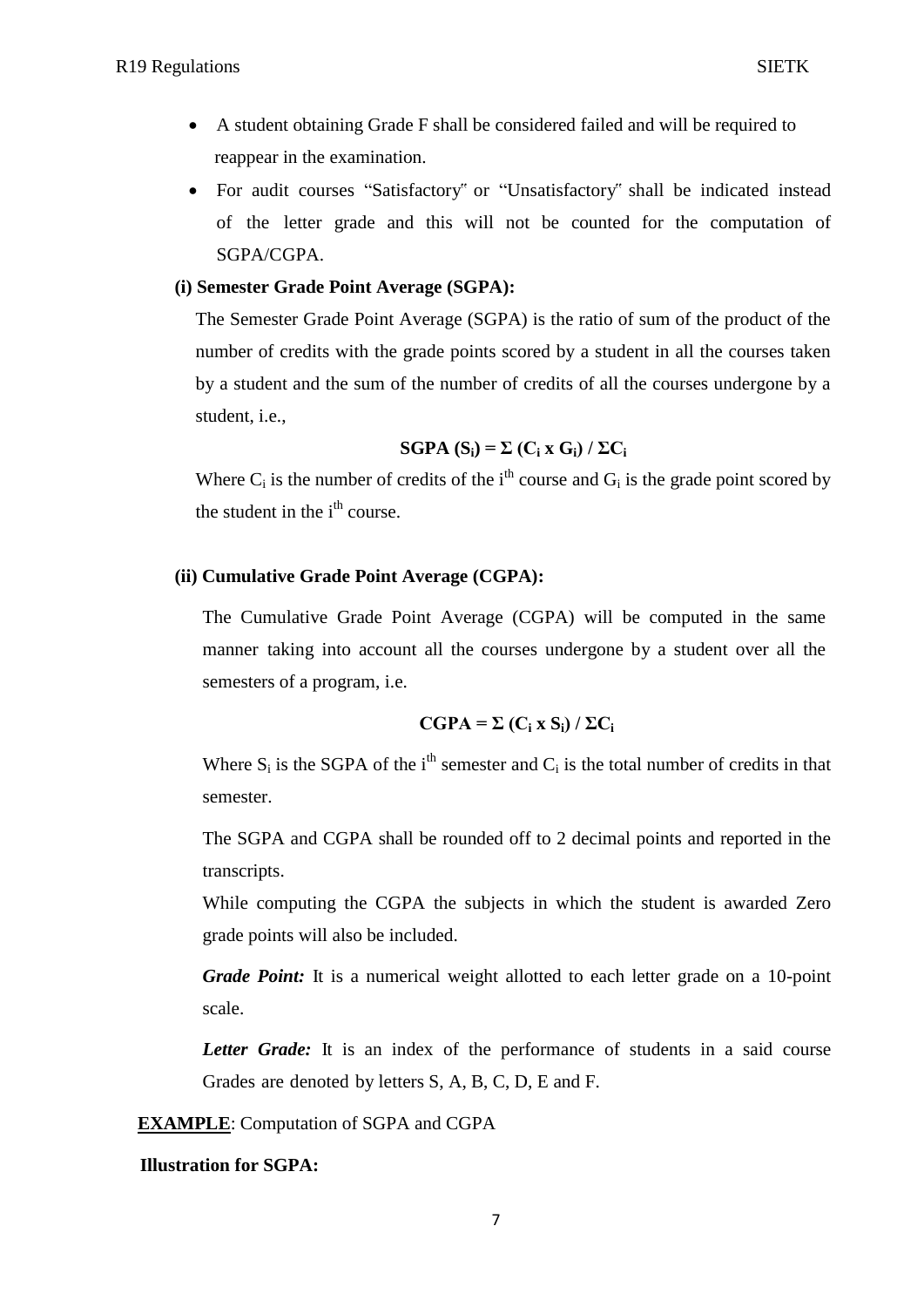| <b>Course</b> | <b>Credit</b>  | <b>Grade letter</b> | <b>Grade point</b> | <b>Credit Point</b><br>(Credit x Grade) |
|---------------|----------------|---------------------|--------------------|-----------------------------------------|
| Course-I      | 4              | S                   | 10                 | $4x10 = 40$                             |
| Course-II     | 4              | A                   | 9                  | $4x9 = 36$                              |
| Course-III    | $\overline{A}$ | B                   | 8                  | $4x8 = 32$                              |
| Course-IV     | 4              | D                   | 6                  | $4x6 = 24$                              |
| Course-V      | 2              | B                   | 8                  | $2x8 = 16$                              |
| Course-VI     | $\overline{2}$ | C                   | 7                  | $2x7 = 14$                              |
|               | 20             |                     |                    | 162                                     |

Thus,  $SGPA = 162/20 = 8.1$ 

## **Illustration for CGPA:**

| <b>Semester 1</b> | <b>Semester 2</b> | <b>Semester 3</b> | <b>Semester 4</b> |
|-------------------|-------------------|-------------------|-------------------|
| Credit: 21        | Credit: 21        | Credit: 22        | Credit: 22        |
| SGPA: 8.13        | SGPA: 6.9         | <b>SGPA: 7.3</b>  | SGPA: 6.8         |
| <b>Semester 5</b> |                   |                   | Semester 6        |
| Credit: 22        |                   |                   | Credit : 12       |
| SGPA: 6.2         |                   |                   | SGPA: 7.4         |

Thus, CGPA = 
$$
\left[ \frac{(21 \times 8.13) + (21 \times 6.9) + (22 \times 7.3) + (22 \times 6.8) + (22 \times 6.2) + (12 \times 7.4)}{120} \right] = 7.1
$$

## **11. Award of Degree and Class**

The following Class is awarded to the student on successful completion of the MBA Degree programme provided.

 The student has successfully completed the course requirements and has passed all the prescribed courses of study of the respective programme with in the specified duration.

| <b>Class</b>                        | <b>CGPA</b>         |
|-------------------------------------|---------------------|
| <b>First Class with Distinction</b> | $\geq 7.5$          |
| <b>First Class</b>                  | $\geq 6.5 \leq 7.5$ |
| <b>Second Class</b>                 | > 5.5 < 6.5         |
| Pass Class                          | $>$ 5.00 & $<$ 5.50 |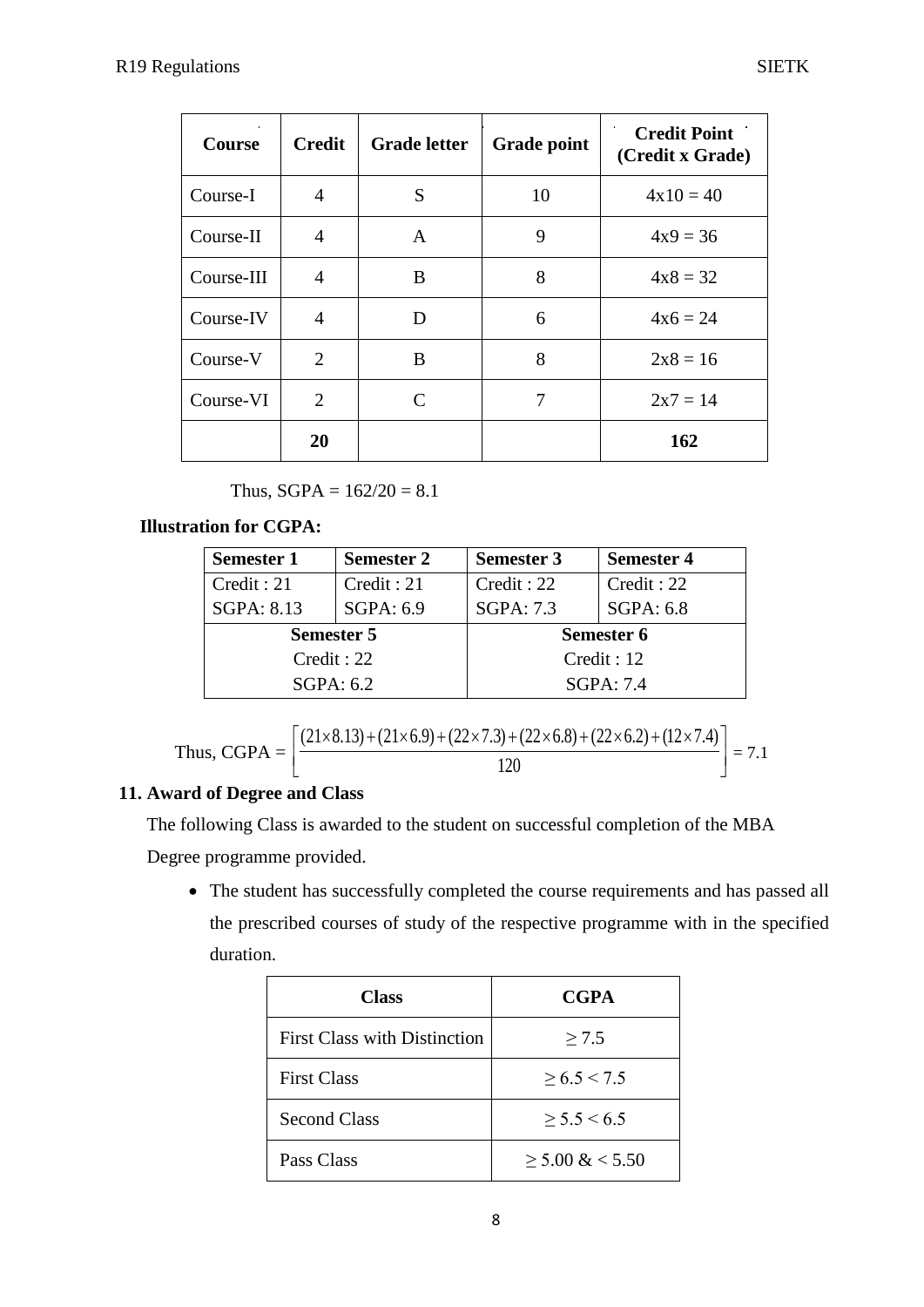## **12. Withholding of Results:**

If the candidate has any dues to the institution or any case of indiscipline or malpractice pending against him/her, the result of the candidate shall be withheld and he/she shall not be allowed/ promoted to the next semester. The issue of awarding degree is liable to be withheld in such cases.

#### **13. Transitory Regulations**:

Candidates who have discontinued or have been detained for want of attendance or who have failed after having undergone the course in earlier regulations and wish to continue the course are eligible for admission into the unfinished semester from the date of commencement of class work with the same or equivalent subjects as and when subjects are offered.

#### **14. Minimum Instruction Days:**

The minimum instruction days including exams for each semester shall be 90 days.

#### **15. Student Transfers:**

Student transfer shall be as per the guidelines issued by the Government of Andhra Pradesh from time to time.

#### **16. General**

- 16.1 The academic regulations should be read as a whole for purpose of any interpretation.
- 16.2 Malpractice rules nature and punishments are appended.
- 16.3. Where the words "he", "him", "his" occur in the regulations, they also include "she", "her", "hers", respectively.
- 16.4. In case of any doubt or ambiguity in the interpretation of the above rules, the decision of the Principal is final.
- 16.5 The Institute, with the approval of the Academic Council, may change or amend the academic regulations / structure / credits / syllabi at any time and the changes or amendments shall be made applicable to all the students on rolls with effect from the dates notified by the Institute.

**\*\*\*\*\***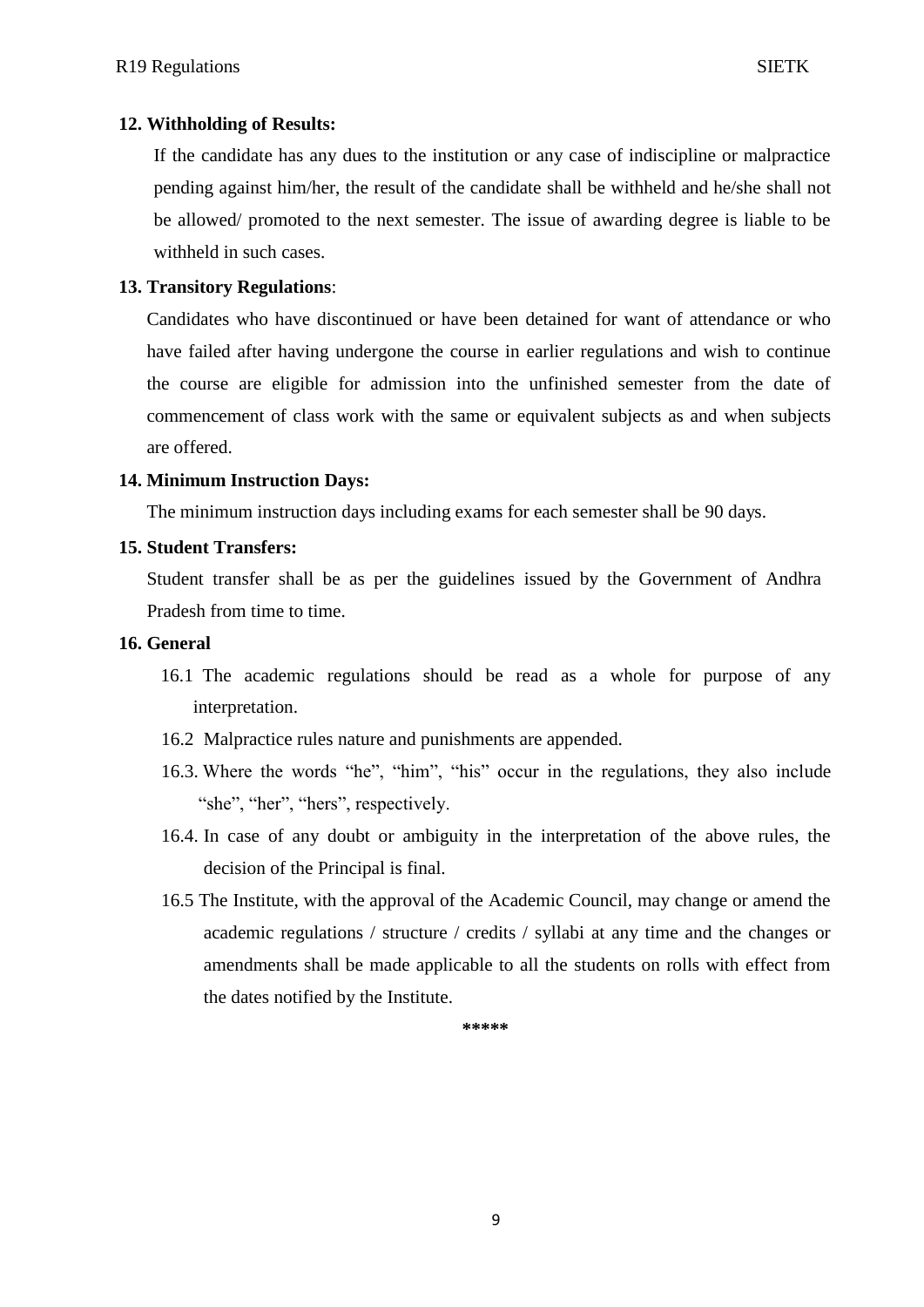## **RULES FOR**

## **DISCIPLINARY ACTION FOR MALPRACTICES / IMPROPER CONDUCT IN EXAMINATIONS**

| S. No.         | <b>Nature of Malpractices/Improper</b><br>conduct   | <b>Punishment</b>                                                                |
|----------------|-----------------------------------------------------|----------------------------------------------------------------------------------|
| 1. (a)         | accessible<br>in<br>Possesses<br>keeps<br><b>or</b> | Expulsion from the examination hall and                                          |
|                | examination hall, any paper, note book,             | cancellation of the performance in that course                                   |
|                | programmable calculators, Cell phones,              | only.                                                                            |
|                | pager, palm computers, blue tooth or any            |                                                                                  |
|                | other form of material concerned with or            |                                                                                  |
|                | related to the course of the examination            |                                                                                  |
|                | (theory or practical) in which he/she is            |                                                                                  |
|                | appearing but has not made use of                   |                                                                                  |
|                | (material shall include any marks on the            |                                                                                  |
|                | body of the candidate which can be used             |                                                                                  |
|                | as an aid in the course of the examination)         |                                                                                  |
| (b)            | Gives assistance or guidance or receives it         | Expulsion from the examination hall and                                          |
|                | from any other candidate orally or by any           | cancellation of the performance in that course                                   |
|                | language<br>other<br>body<br>methods<br><b>or</b>   | only of all the candidates involved. In case of                                  |
|                | communicates through cell phones with               | an outsider, he/she will be handed over to the                                   |
|                | any candidate or persons in or outside the          | police and a case is registered against him.                                     |
|                | examination hall in respect of any matter.          |                                                                                  |
| $\overline{2}$ | Has copied in the examination hall from             | Expulsion from the examination hall and                                          |
|                | book,<br>programmable<br>paper,<br>any              | cancellation of the performance in that course                                   |
|                |                                                     | calculators, palm computers or any other and all other courses the candidate has |
|                | form of material relevant to the course of already  | appeared<br>including<br>practical                                               |
|                | the examination (theory or practical) in            | examinations and project work and shall not                                      |
|                | which the candidate is appearing.                   | be permitted to appear for the remaining                                         |
|                |                                                     | examinations<br>the<br>of<br>of<br>courses<br>that                               |
|                |                                                     | Semester/year. The Hall Ticket of<br>the                                         |
|                |                                                     | candidate is to be cancelled.                                                    |
| $\overline{3}$ | Impersonates any other candidate<br>in              | The candidate who has impersonated shall be                                      |
|                | connection with the examination                     | expelled<br>from<br>examination<br>hall.<br>The                                  |
|                |                                                     | Candidate<br>also<br>debarred<br>is<br>for<br>four                               |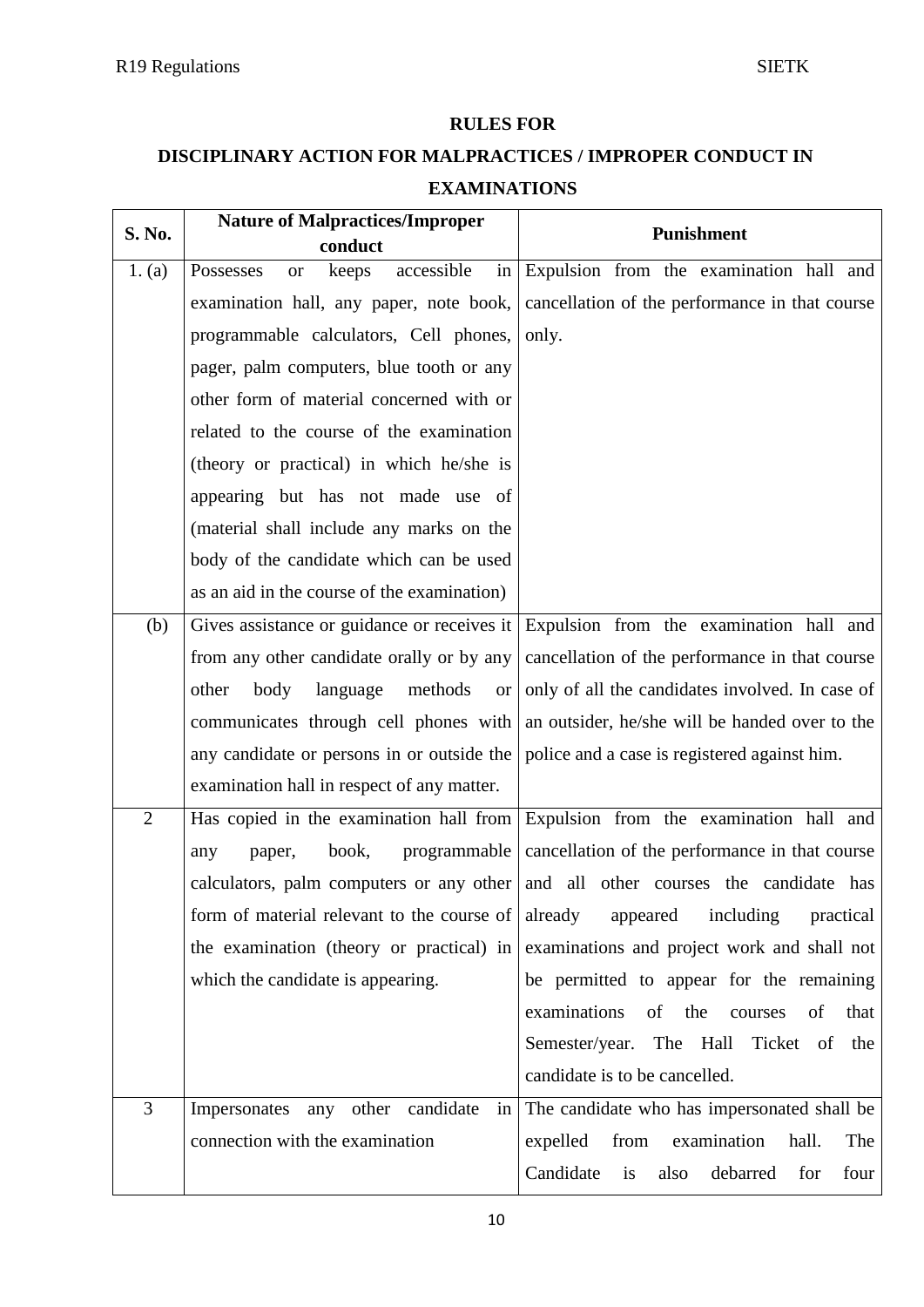|                |                                                | consecutive semesters from class work and all      |
|----------------|------------------------------------------------|----------------------------------------------------|
|                |                                                | end examinations. The continuation of the          |
|                |                                                | course by the candidate is subject to the          |
|                |                                                | academic regulations in connection with for        |
|                |                                                | feature of seat. The performance of the            |
|                |                                                | original<br>candidate,<br>who<br>has<br>been       |
|                |                                                | impersonated, shall be cancelled in all the        |
|                |                                                | of<br>the<br>examination<br>(including)<br>courses |
|                |                                                | practicals and project work) already appeared      |
|                |                                                | and shall not be allowed to appear for             |
|                |                                                | examinations of the remaining courses of that      |
|                |                                                | Semester/year. The candidate is also debarred      |
|                |                                                | for four consecutive Semesters from class          |
|                |                                                | work and all Semester end examinations if his      |
|                |                                                | involvement is established. Otherwise the          |
|                |                                                | candidate is debarred for two consecutive          |
|                |                                                | semesters from class work and all end              |
|                |                                                | examinations. The continuation of the course       |
|                |                                                | by the candidate is subject to the academic        |
|                |                                                | regulations in connection with forfeiture of       |
|                |                                                | seat. If the imposter is an outsider, he/she will  |
|                |                                                | be handed over to the police and a case is         |
|                |                                                | registered against him.                            |
| $\overline{4}$ | in the Answer<br>Smuggles<br>book<br><b>or</b> | Expulsion from the examination hall and            |
|                | additional sheet or takes out or arranges to   | cancellation of performance in that course and     |
|                | send out the question paper during the         | all the other courses the candidate has already    |
|                | examination or answer book or additional       | appeared including practical examinations and      |
|                | sheet, during or after the examination.        | project work and shall not be permitted for the    |
|                |                                                | remaining examinations of the courses of that      |
|                |                                                | Semester/year. The candidate is also debarred      |
|                |                                                | for two consecutive Semesters from class           |
|                |                                                | work and all Semester end examinations. The        |
|                |                                                | continuation of the course by the candidate is     |
|                |                                                | subject<br>academic regulations<br>to<br>the<br>in |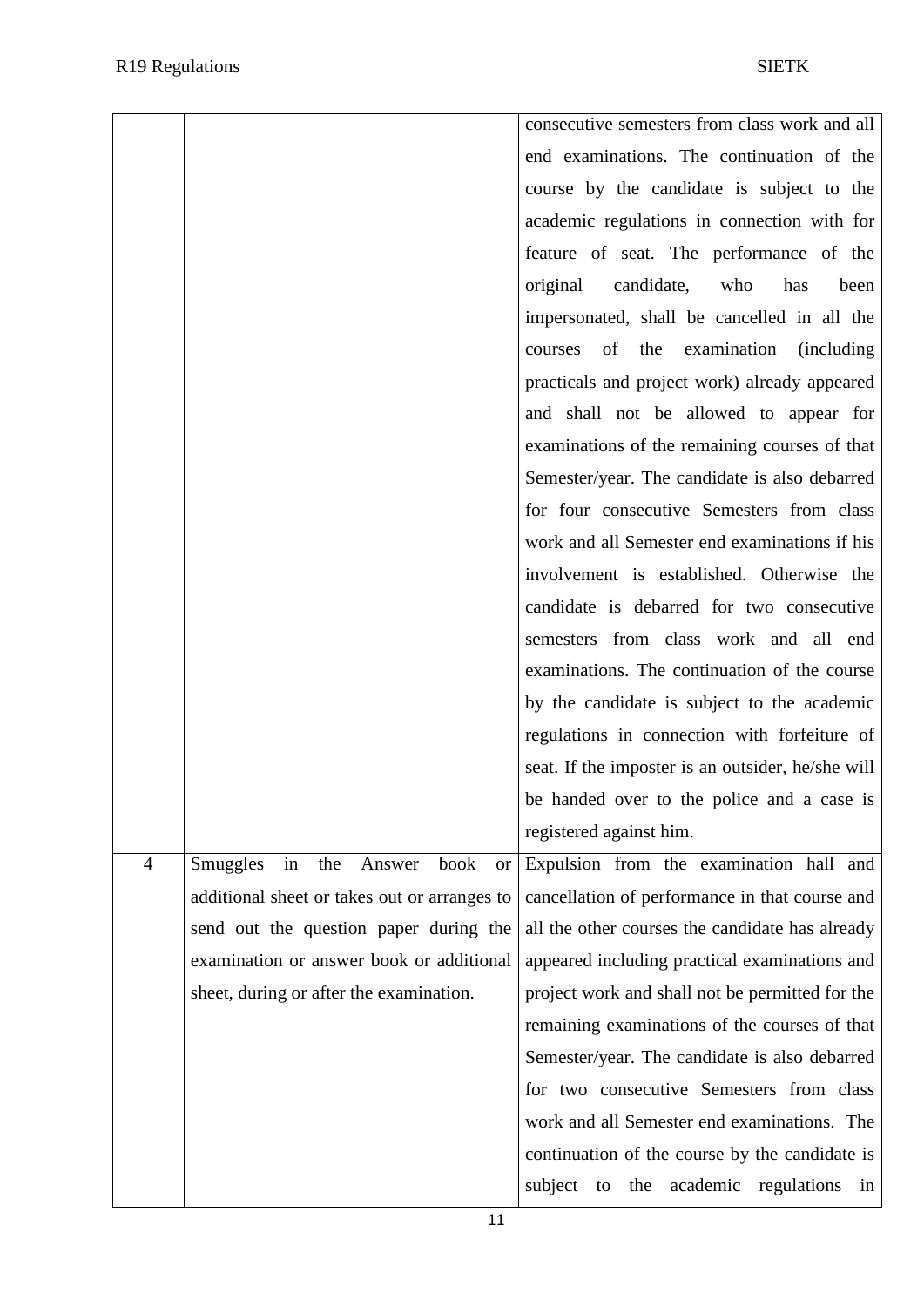|                |                                                                    | connection with forfeiture of seat.                                                       |
|----------------|--------------------------------------------------------------------|-------------------------------------------------------------------------------------------|
| 5              | Uses objectionable, abusive or offensive                           | Cancellation of the performance in that                                                   |
|                | language in the answer paper or in letters                         | course.                                                                                   |
|                | to the examiners or writes to the examiner                         |                                                                                           |
|                | requesting him to award pass marks.                                |                                                                                           |
| 6              | Refuses to obey the orders of the any                              | In case of students of the college, they shall be                                         |
|                | officer on duty or misbehaves or creates                           | from examination<br>expelled<br>halls<br>and                                              |
|                | disturbance of any kind in and around the                          | cancellation of their performance in that                                                 |
|                | examination hall or organizes a walkout or                         | course and all other courses the candidate(s)                                             |
|                | instigates others to walk out, or threatens                        | has (have) already appeared and shall not be                                              |
|                | the officer-in charge or any person<br>on                          | permitted to appear for the remaining                                                     |
|                | duty in or outside the examination hall                            | examinations of the courses of that Semester.                                             |
|                |                                                                    | of any injury to his person or to any of If candidate physically assaults the invigilator |
|                |                                                                    | his relations whether by words, either or/officer in charge of the examination, then      |
|                | spoken or written or by signs or<br>by <sub>l</sub>                | the candidate is also barred and forfeit their                                            |
|                | visible<br>representation, assaults<br>the                         | seats.<br>In case of outsiders, they will be                                              |
|                | officer-in-charge, or any person on duty                           | handed over to the police and a police case is                                            |
|                | in or outside the examination hall or any registered against them. |                                                                                           |
|                | of his relations, or indulges in any other                         |                                                                                           |
|                | of misconduct or mischief which<br>act                             |                                                                                           |
|                | result in damage to or destruction of                              |                                                                                           |
|                | property in the examination hall or any                            |                                                                                           |
|                | part of the College campus or engages in                           |                                                                                           |
|                | any other act which in the opinion of the                          |                                                                                           |
|                | officer on duty amounts to use of unfair                           |                                                                                           |
|                | means or misconduct<br>has<br>the<br><b>or</b>                     |                                                                                           |
|                | tendency to disrupt the orderly conduct                            |                                                                                           |
|                | of the examination.                                                |                                                                                           |
| $\overline{7}$ | Leaves the examination hall taking away                            | Expulsion from the examination hall and                                                   |
|                | answer script or intentionally tears of the                        | cancellation of performance in that course and                                            |
|                | script or any part thereof inside or outside                       | all the other courses the candidate has already                                           |
|                | the examination hall.                                              | appeared including<br>practical examinations                                              |
|                |                                                                    | and project work and shall not be permitted                                               |
|                |                                                                    | for the remaining examinations of the courses                                             |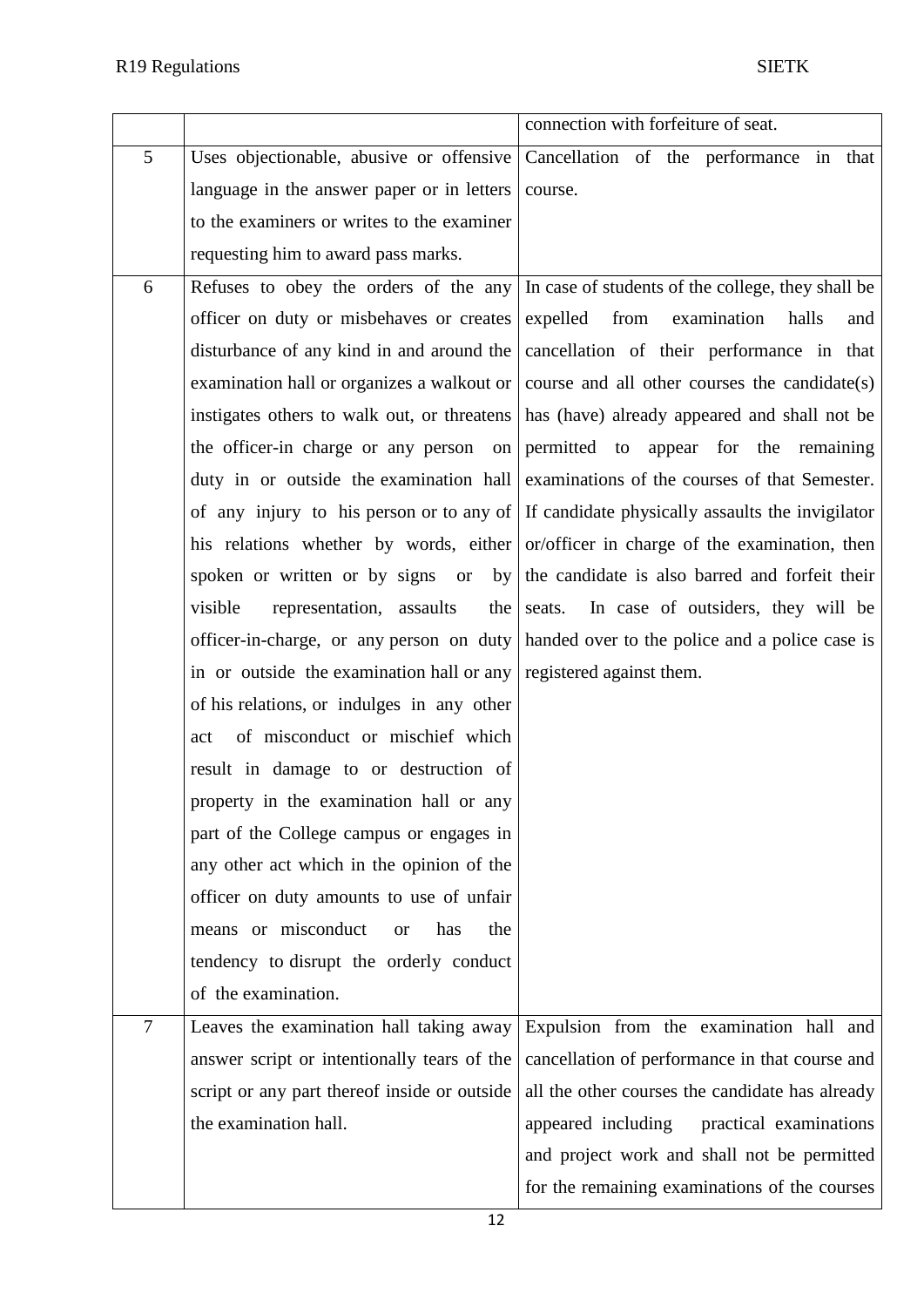|    |                                             | of that Semester/year. The candidate is also    |
|----|---------------------------------------------|-------------------------------------------------|
|    |                                             | debarred for two consecutive Semesters from     |
|    |                                             | class work and all Semester end examinations.   |
|    |                                             | The continuation of the course by the           |
|    |                                             | candidate is<br>subject to<br>the<br>academic   |
|    |                                             | regulations in connection with forfeiture of    |
|    |                                             | seat.                                           |
| 8  | Possess any lethal weapon or firearm in     | Expulsion from the examination hall and         |
|    | the examination hall                        | cancellation of the performance in that course  |
|    |                                             | and all other courses the candidate has already |
|    |                                             | appeared including practical examinations and   |
|    |                                             | project work and shall not be permitted for the |
|    |                                             | remaining examinations of the courses of that   |
|    |                                             | Semester/year. The candidate is also debarred   |
|    |                                             | and forfeits the seat.                          |
| 9  | If student of the college, who is not a     | Student of the colleges expulsion from the      |
|    | candidate for the particular examination or | examination hall and cancellation of the        |
|    | any person not connected with the college   | performance in that course and all other        |
|    | indulges in any malpractice or improper     | courses the candidate has already appeared      |
|    | conduct mentioned in clause 6 to 8.         | including practical examinations and project    |
|    |                                             | work and shall not be permitted for the         |
|    |                                             | remaining examinations of the Courses of that   |
|    |                                             | Semester/year. The candidate is also debarred   |
|    |                                             | and forfeits the seat. Person(s) who do not     |
|    |                                             | belong to the College will be handed over to    |
|    |                                             | police and, a police case will be registered    |
|    |                                             | against them.                                   |
| 10 | Comes in a drunken condition to the         | Expulsion from the examination hall and         |
|    | examination hall.                           | cancellation of the performance in that course  |
|    |                                             | and all other courses the candidate has already |
|    |                                             | appeared including practical examinations and   |
|    |                                             | project work and shall not be permitted for the |
|    |                                             | remaining examinations of the courses of that   |
|    |                                             | Semester/year.                                  |